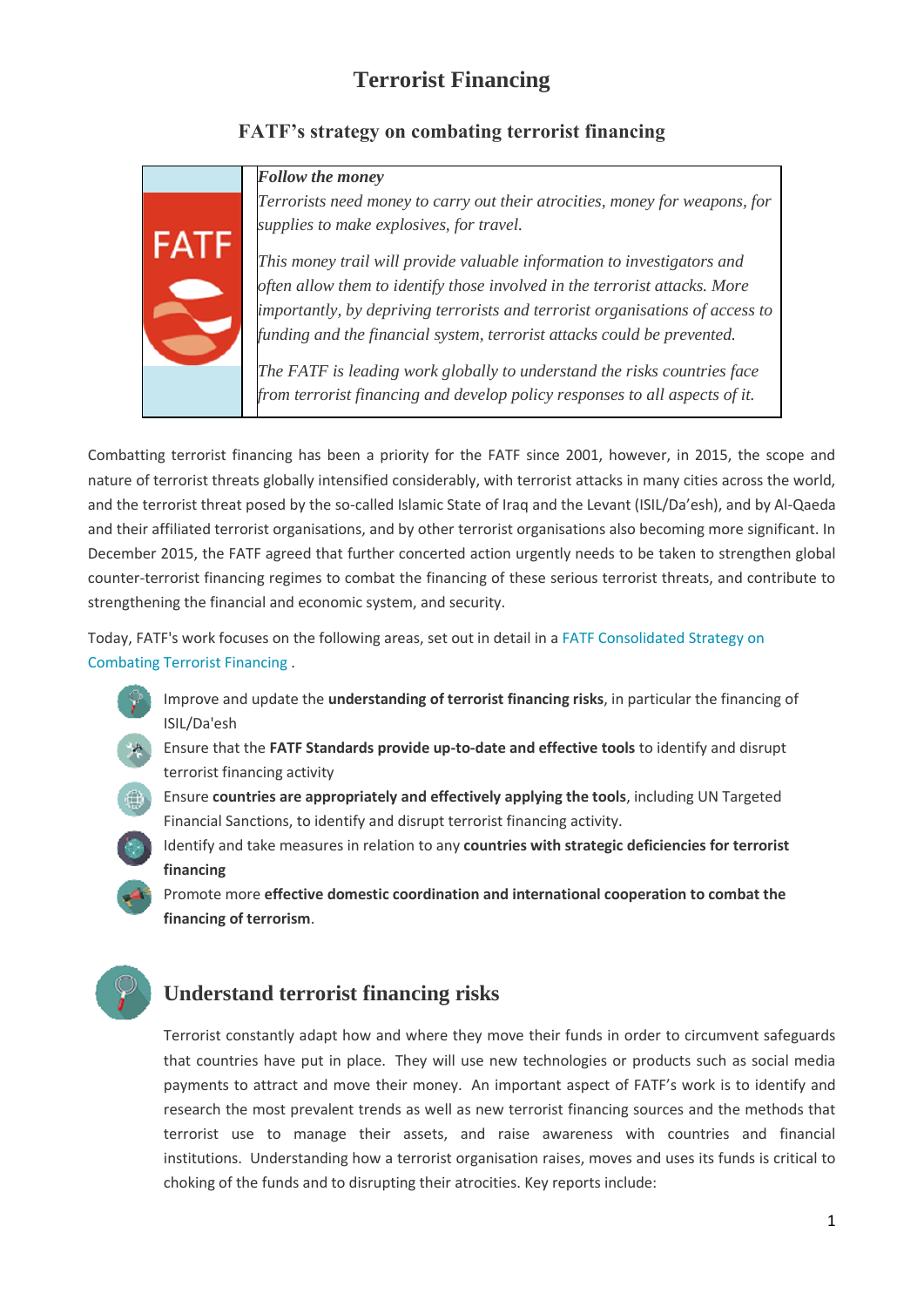- *[Emerging Terrorist Financing Risks](http://www.fatf-gafi.org/publications/methodsandtrends/documents/emerging-terrorist-financing-risks.html)*, October 2015
- *[Financing of the Terrorist Organisation Islamic State in Iraq and the Levant](http://www.fatf-gafi.org/publications/methodsandtrends/documents/financing-of-terrorist-organisation-isil.html)*, February 2015
- [other typologies reports](http://www.fatf-gafi.org/publications/methodsandtrends/documents/)

see also

*[FATF-CIFG Communiqué](http://www.fatf-gafi.org/publications/fatfgeneral/documents/fatf-cifg-communique-feb-2016.html)*, 17 February 2016

A joint FATF-CIFG meeting brought together 55 states and multilateral organisations, including the United Nations, the Egmont Group of Financial Intelligence Units, the International Monetary Fund, the World Bank and other stakeholders to exchange information on current efforts to combat ISIL financing.

FATF will continue to research ISIL financing and the impact of recent action against ISIL. This work will be done in close collaboration with the UN, the Counter-ISIL Financing Group (CIFG), the Egmont Group, Interpol and other stakeholders.



## **Up-to-date and effective FATF Standards to combat terrorist financing**

The FATF Recommendations, interpretive notes and guidance, provide countries with comprehensive tools to detect and disrupt terrorist financing activity. FATF strengthened the FATF Recommendations - or FATF Standards - in October 2015 to address the threat posed by foreign terrorist fighters, following the adoption of United Nations Security Council Resolution 2178. Recommendation 5 requires countries to criminalise financing the travel of individuals who travel to a State other than their States of residence or nationality for the purpose of the perpetration, planning, or preparation of, or participation in, terrorist acts or the providing or receiving of terrorist training.

*[FATF Recommendations](http://www.fatf-gafi.org/publications/fatfrecommendations/documents/fatf-recommendations.html)*, February 2012

see also:

 17 December 2015 - *[The importance of urgent action to implement FATF's measures to](http://www.fatf-gafi.org/publications/fatfgeneral/documents/importance-urgent-action-to-implement-fatf-standards-counter-terrorist-financing.html)  [counter terrorist financing and help defeat ISIL](http://www.fatf-gafi.org/publications/fatfgeneral/documents/importance-urgent-action-to-implement-fatf-standards-counter-terrorist-financing.html)*, speech by FATF President Je-Yoon Shin at the United Nations Nations Security Council on the occassion of the adoption of [UNSR](http://www.un.org/en/ga/search/view_doc.asp?symbol=S/RES/2253(2015))  [2253](http://www.un.org/en/ga/search/view_doc.asp?symbol=S/RES/2253(2015)) which focuses on ISIL (also known as Da'esh), Al-Qaida, and associated individuals



# **Ensure countries are appropriately and effectively applying the tools (as set out in the Standards) to identify and disrupt terrorist financing activity**

Through its assessment and follow-up processes, the FATF determines how well countries are using these tools and provides recommendations to the countries on how they can be more effectively used. FATF updated its Methodology for assessing compliance with the FATF Recommendations to reflect the increased focus on terrorist financing activity.

 *[Terrorist Financing: FATF Report to G20 Leaders -](http://www.fatf-gafi.org/publications/fatfrecommendations/documents/terrorist-financing-fatf-report-to-g20.html) actions being taken by the FATF,* November 2016